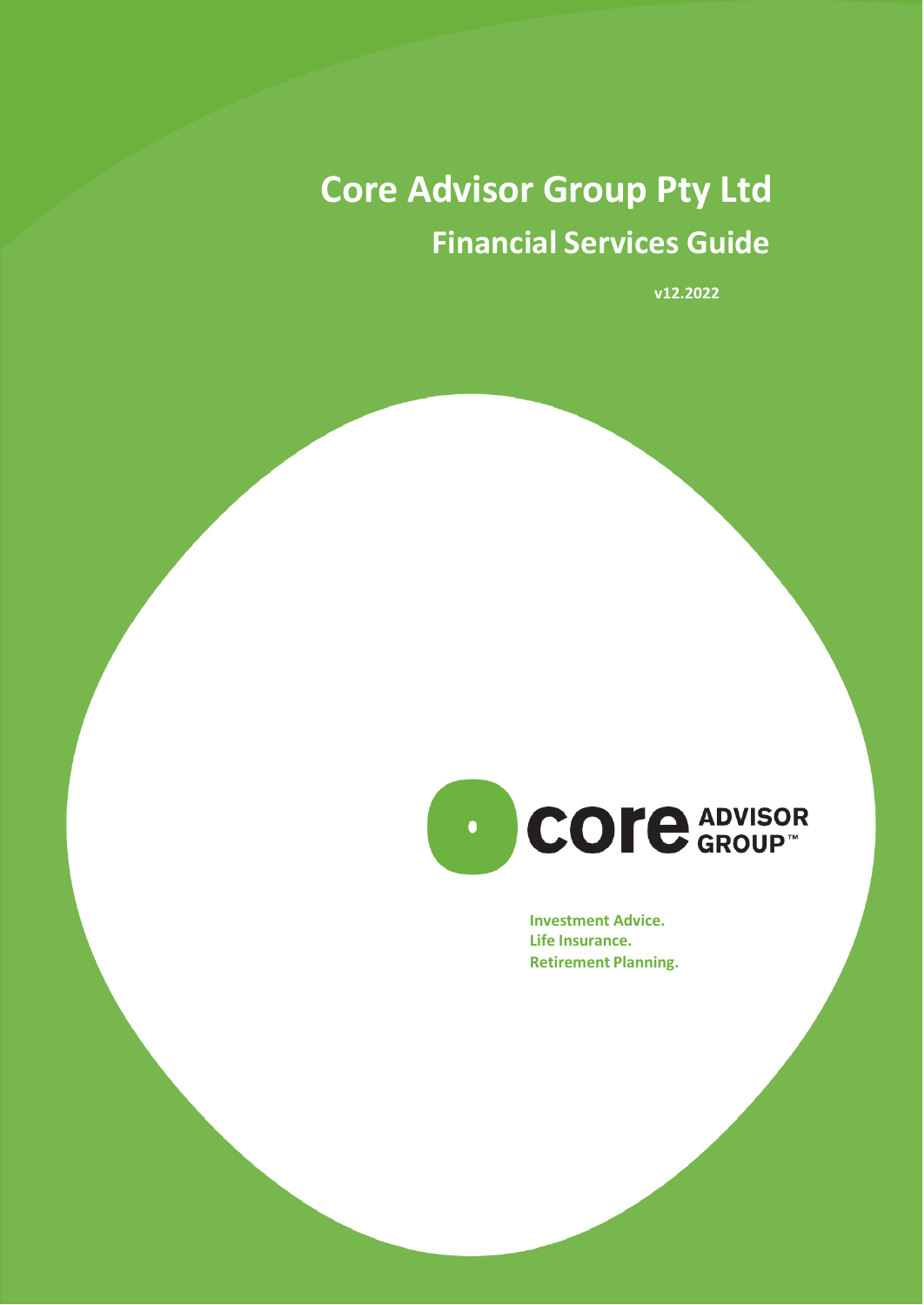# **About This Guide**

**This Financial ServicesGuide (FSG) containsimportantinformation about the financialservices we offer as well asthe financialserviceslicensee that we represent – Core Advisor Group Pty Ltd.**

The purpose of this FSG is to assist you in deciding whether you want to use the services being offered. It sets out information about:

- Core Advisor Group
- the financial services offered
- how the financial service is provided
- how we are paid for the services
- any potential conflicts of interest
- how to access our internal and external dispute resolution procedures if you have a complaint.

You should also be aware that you are entitled to receive a Statement of Advice when we first provide you with personal advice, (advice that takes into account your objectives, financial situation and needs). The Statement of Advice will contain the advice, the basis on which it is given and information about fees, remuneration and associations which may have influenced the provision of the advice.

You can request the record of the advice by contacting the representative or us in writing, by telephone or by email.

In the event we make a recommendation to acquire a particular financial product (other than securities), we must also provide you with a Product Disclosure Statement containing information about the product, which will enable you to make an informed decision in relation to the acquisition of that product.

#### **Lack of Independence Disclosure Notice:**

We can't call ourselves independent. Here's why.

The law makes it very difficult for most advisors to say they are independent, unbiased or impartial, even if they are not in any way linked to a financial product provider (like a bank).

If, for example, an adviser gets paid a commission to help a client arrange some insurance they are automatically prohibited from calling themselves independent. Most advisers who receive those commissions charge their clients very little (if anything) for the advice or the help they provide putting a policy into place. From time to time, we receive these commissions.

So, although we always put your interests before ours when giving advice we cannot (by law) call ourselves independent, unbiased or impartial.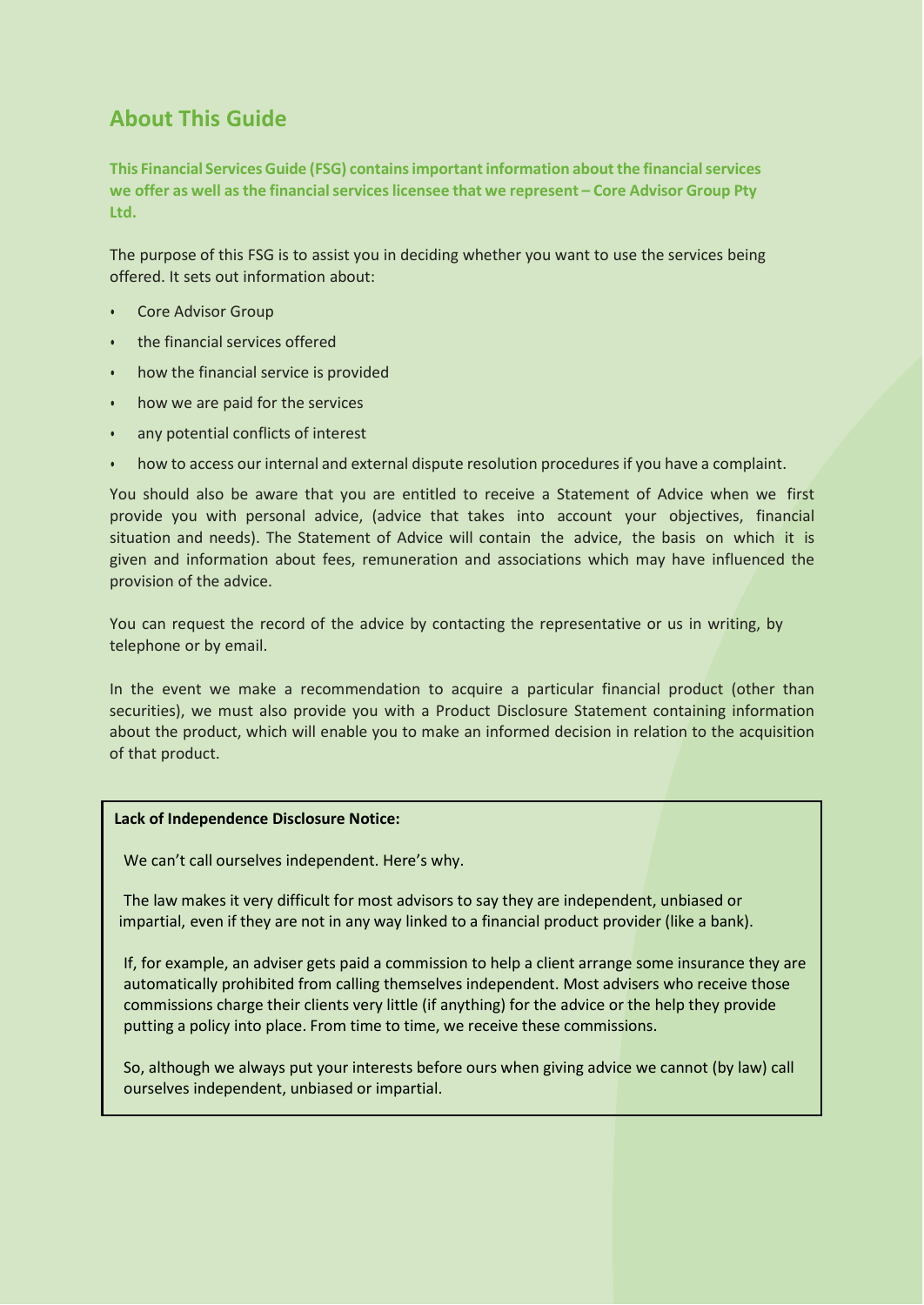#### **Who will Provide the Financial Service?**

Core Advisor Group Pty Ltd ABN 19 109 451 916

PO Box 594 ALBION BC QLD 4010 Tel (07) 32 600 600 Fax (07) 32 600 699 [www.coreadvisor.com.au](http://www.coreadvisor.com.au/)

Core Advisor Group holds an Australian Financial Services Licence (AFSL number 281394).

Core Wealth Advisors Pty Ltd is a corporate authorised representative (1261261) of Core Advisor Group. ABN 21 623 746 430.

PKF Wealth (QLD) Pty Ltd is a corporate authorised representative (1267243) of Core Advisor Group. ABN 29 152 408 243.

Core Super Services Pty Ltd is a corporate authorised representative (1283167) of Core Advisor Group. ABN 16 642 916 747.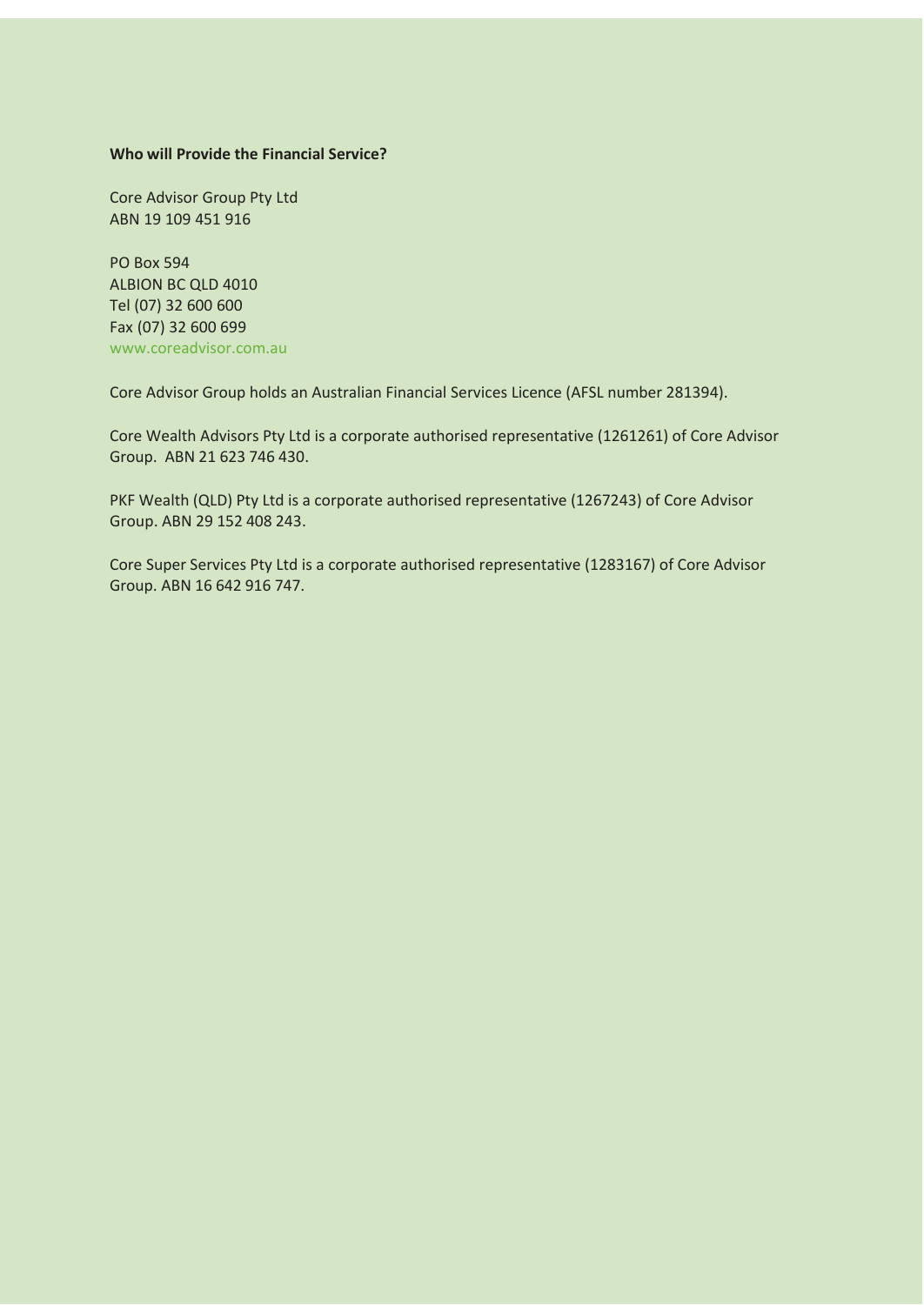## **Who is My Advisor?**

Your advisor is a representative of Core Advisor Group Pty Ltd and will be acting on behalf of Core Advisor Group when they make recommendations. Core Advisor Group is responsible for the financial services provided to you. More detail about your advisor is provided in the accompanying document.

#### **What advisory services are available?**

We are licensed to provide advice on and deal in the following products:

- Deposit Products
- Government Debentures, Stocks & Bonds
- Life Insurance Investment Products
- Life Insurance Risk Products
- Managed Investment Schemes
- **Securities**
- Retirement Savings Account Products
- Superannuation.

#### **Core Advisor Group can provide the following services**:

- Investment Advice and Strategies
- Retirement Planning Advice and Strategies
- Margin Lending / Gearing Advice and Strategies
- Life Insurance Advice and Strategies
- Superannuation Advice and Strategies
- Self-Managed Superannuation Advice and Strategies
- Rollover Advice
- Succession Planning Advice and Strategies
- Portfolio Review Service.

Your advisor may choose to specialise in certain financial products. The advisor profile in the accompanying document sets out which of these financial services our representatives are authorised to give advice on.

The law requires that any advice we provide must be appropriate to your personal circumstances having regard to our investigation and consideration of those circumstances at the time of the advice. We will only recommend an investment to you after considering its suitability for your individual needs, objectives and financial circumstances. Our objective is to provide personalised service, after identifying your needs.

You have the right to not tell us personal information. However, if you don't tell us, the advice you receive may not be appropriate to your needs, objectives and financial situation.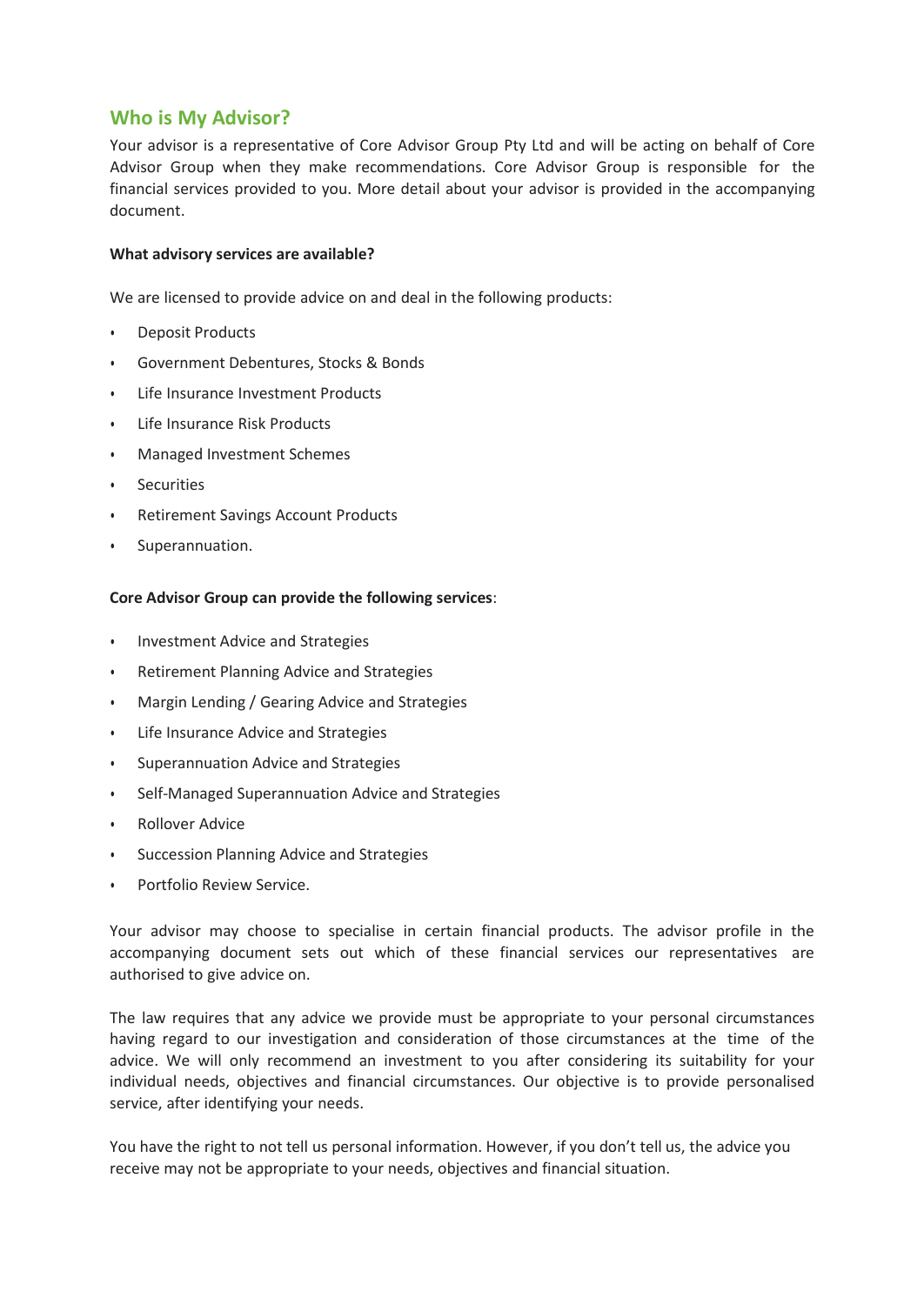## **Portfolio Monitoring:**

Internal databases are maintained detailing client's investments that were recommended by the licensee. This does not constitute portfolio monitoring. Portfolios are reviewed on an annual basis, subject to the client's discretion.

### **Our responsibility to you**

We will:

- Only advise within the Core Advisor Group approved product list
- Manage your portfolio in accordance with agreed mandates
- Take instructions from you
- Consider but not advise on tax issues
- Not ask you to sign blank documents.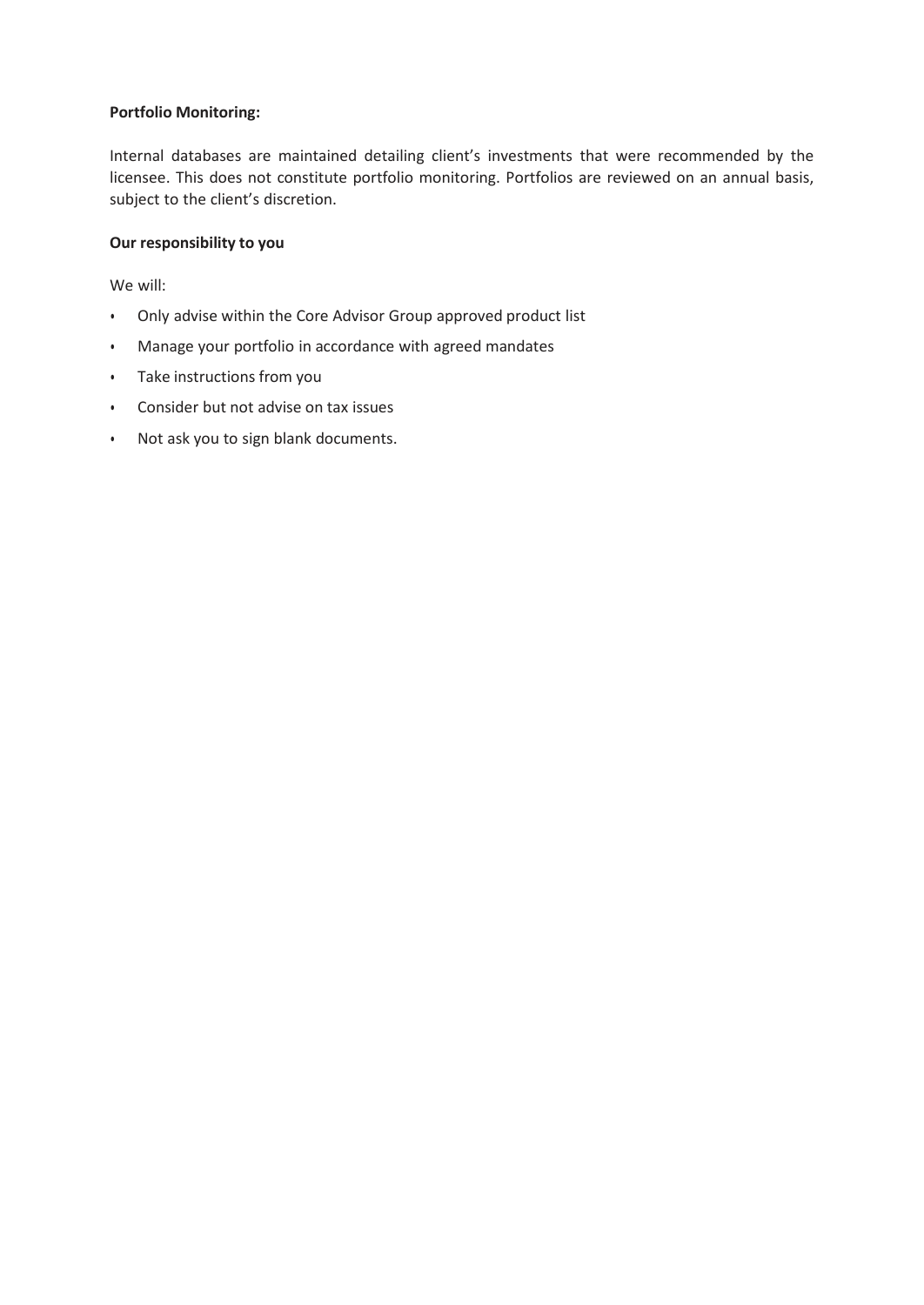# **How much will you pay for the Service provided?**

Core Advisor Group can be remunerated for its services in a number of ways. We have outlined below those methods. We could receive fees direct from product providers, fees could be invoiced to you or it could be a combination of both.

## **Fees paid directly by you**

• A fee for service based on an hourly rate of up to \$350.00 (inclusive of GST) per hour for consultative services.

**or**

• A minimum of \$1,650.00 applies for initial advice with a maximum initial advice fee of \$9,900.00 (incl. GST) which includes the preparation of the Statement of Advice (SoA). The amount charged may be based on the scope and complexity of advice provided and/or the value of the funds you invest. Your financial advisor will discuss and confirm the advice and SoA preparation fee with you before starting work on your SoA. This fee is usually payable in full, based on our invoice, within 14 days of receipt of your SoA.

## **And / Or Fees paid to us at your direction by Product Providers:**

## **Investment and Insurance**

- We may receive remuneration where you direct payment to us via a financial product we recommend. This may be in addition to or instead of a payment you make to us directly.
- We will disclose and explain all fees, remuneration and other payments we are likely to receive for advice and other services we provide to you. This will be disclosed in the advice documents we provide to you (e.g. our Statement of Advice).

Core Advisor Group representatives do not receive any fees or brokerage directly. All are paid direct to the Licensee. Each representative is paid a salary and based on the volume of business submitted during a particular period, may qualify for a bonus.

**NOTE:** Remember; Core Advisor Group will discuss the remuneration options with you and agree an appropriate method with you. Full details of all specific fees will be provided to you in a Statement of Advice at the time of receiving any recommendation.

Core Advisor Group and your financial advisor may also receive additional benefits such as help with marketing expenses, complimentary or subsidised attendance at conferences, and other rewards such as gift vouchers, tickets to sporting events and invitations to social events. Benefits greater than \$300 in value are recorded in a Register retained by Core Advisor Group.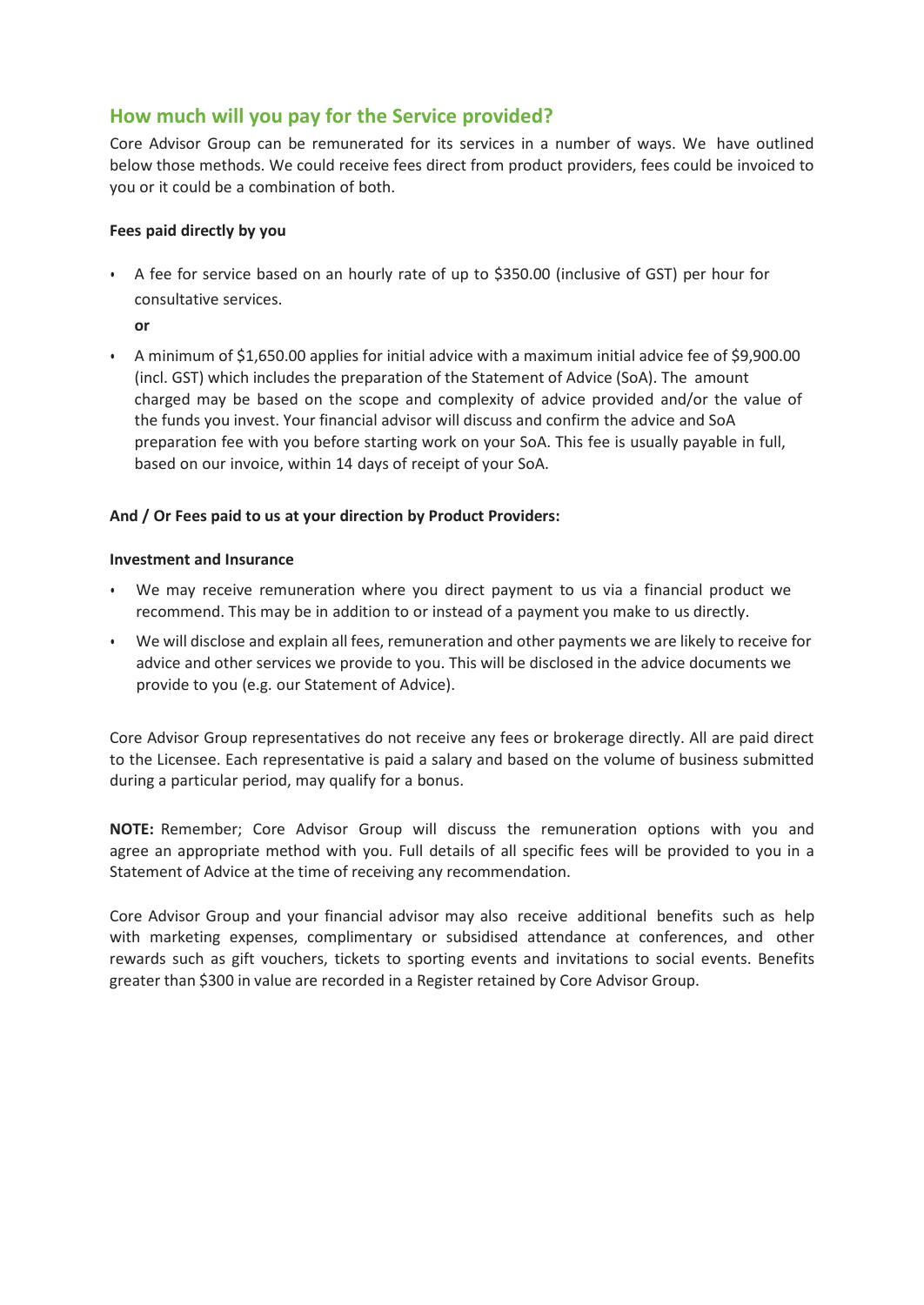## **Referrals**

Your financial advisor may provide other services independently of Core Advisor Group. Where required these areas of advice will be provided only by referral and may be to a solicitor, accountant or other professional. We may pay or receive payment for referrals; any referral fee will be disclosed to you in a Statement of Advice.

## **Compensation Arrangements**

The licensee is required to have compensation arrangements in place that meet the requirements of the Corporations Act. Core Advisor Group has Professional Indemnity Insurance to satisfy that requirement. This insurance also covers the acts of employees when providing financial services on behalf of Core Advisor Group and who have since left us.

# **Disputes Handling and our Complaints Policy**

We treat any complaint we receive seriously. If you are dissatisfied with your experience as our client, we ask that you communicate with us (e.g. by phone, email or in person) and we will do our best to resolve the issue for you.

- 1. Acknowledgement of your concerns within 24 hours of receipt
- 2. Speedy assessment and investigation
- 3. Timely provision of a response no more than 30 days after we receive your complaint.

Please put your complaint in writing and send to:

Chris McKnight or Michael Purvis **Director** Core Advisor Group Pty Ltd PO Box 594 ALBION BC QLD 4010

If we cannot resolve the issue to your satisfaction within that timeframe we will refer you to the Australian Financial Complaints Authority Limited (AFCA), the free government-approved external disputes resolution scheme of which we are a financial member.

AFCA Contact details: Ph: 1800 931 678 Website: [www.afca.org.au](http://www.afca.org.au/) Postal: GPO Box 3, Melbourne VIC 3001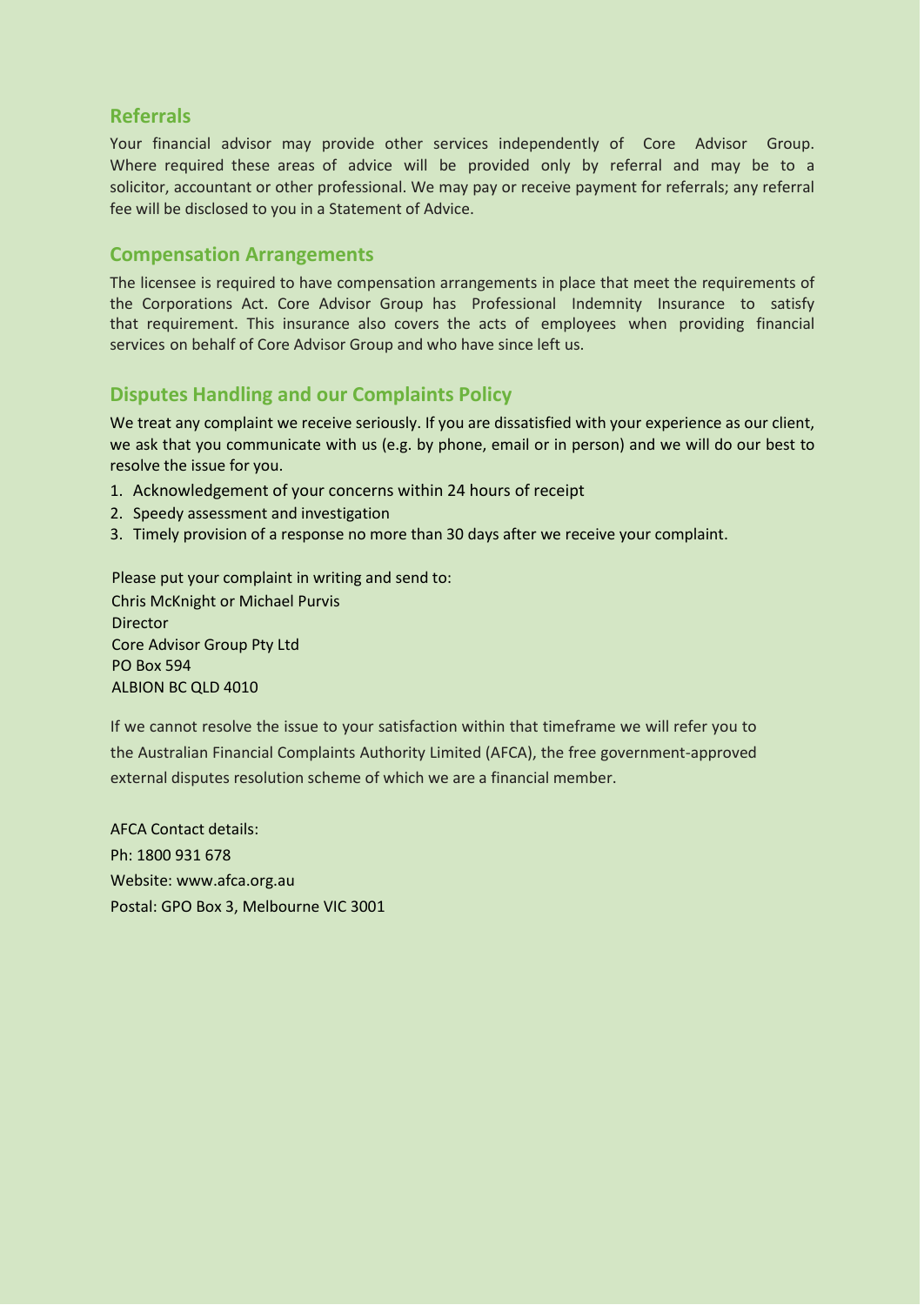# **Privacy Statement / Access to Information**

Your financial advisor will collect your personal information to provide you with the services described in this FSG. For example, your information is required to assess your personal financial needs and objectives or to purchase financial products from product providers. If you do not want to disclose your personal details, you have the right not to do so but without that information, we may not be able to provide you with an appropriate level of service or advice.

If you wish to access your information, you should ask your financial advisor. No fee will be charged for an access request, but you may be charged reasonable costs of giving you any information you have requested.

## **Who else will have access to my Personal Information?**

Your financial advisor and Core Advisor Group may disclose your personal information (as necessary):

- on a confidential basisto industry bodies, Core Advisor Group employees, agents, contractors or external service providers that provide financial, administrative or other services for the purposes of your investments. External service providers may include consultants, business partners, product providers and mail houses
- to external service providers to develop new products and services
- to provide marketing material to you about products and services offered by Core Advisor Group or our external service providers. If you do not want your personal information to be used in this way, you may opt out by notifying your financial advisor
- where the law requires us to do so
- if you consent.